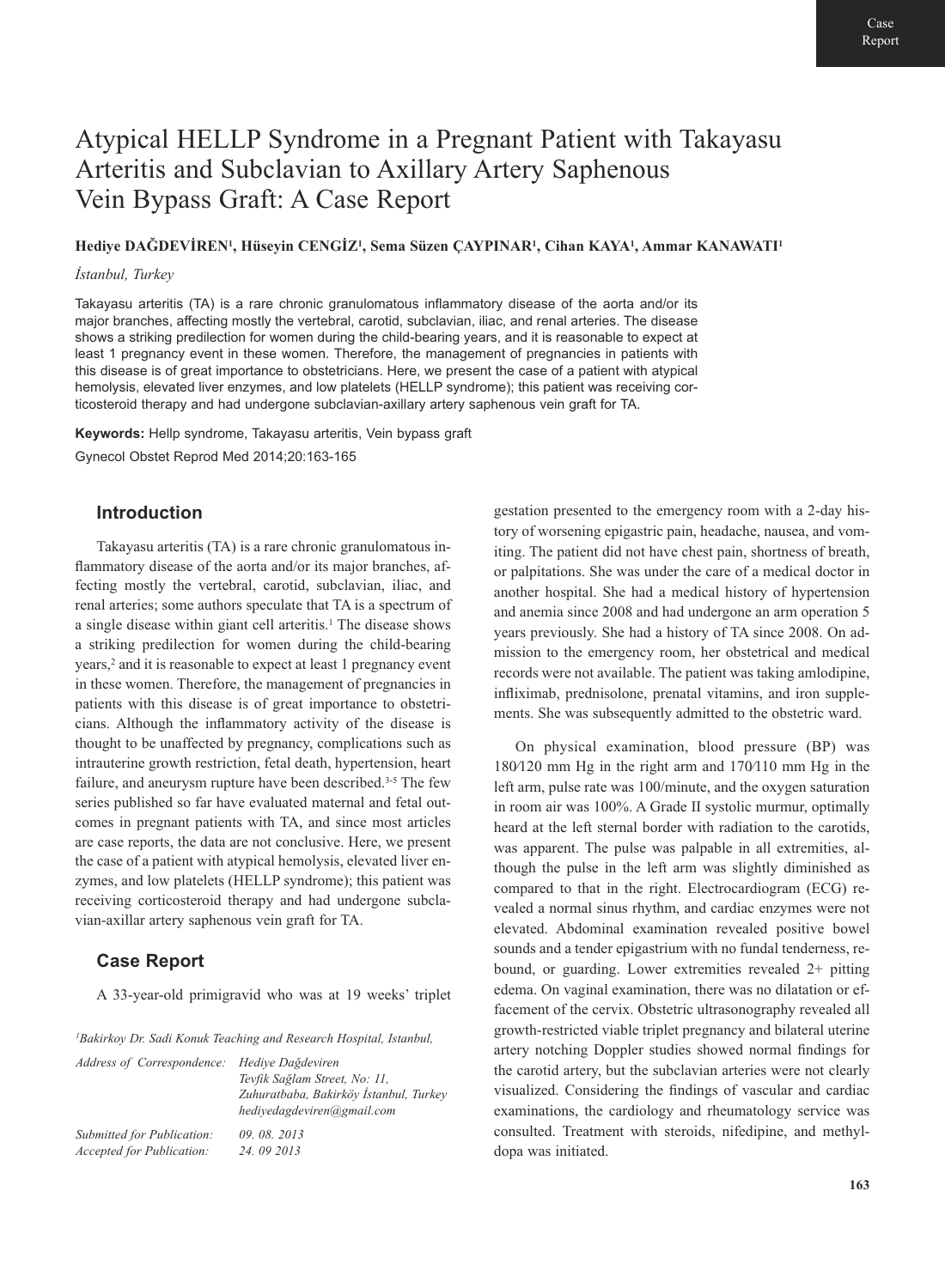Initial laboratory values were as follows: hemoglobin, 11 g/dL; hematocrit, 32%; platelets, 80.000 103/mm3 (normal range, 150.000-400.000 103/mm3); aspartate aminotransferase (AST), 358 U/L (normal range, 0-34 U/L); alanine aminotransferase (ALT), 233 U/L (normal range, 0-55 U/L); and lactate dehydrogenase (LDH), 1181 U/L (normal range, 125-243 U/L). Urinalysis revealed grade 3+ proteinuria. Erythrocyte sedimentation rate and blood levels of urea, creatinine, C-reactive protein, alkaline phosphatase (ALP), and gamma glutamyl transpeptidase (GGT) were within the normal range. On follow-up (1 hour after administration), gradual increases and decreases in liver enzymes and platelet levels were noted, respectively. Platelet levels decreased to 16.000×103/mm3. A transfusion of 4 units fresh frozen plasma, 4 units erythrocyte suspension, and 12 units platelet suspension was initiated. Patient with elevated BP, thrombocytopenia, and elevated liver enzymes was diagnosed with HELLP syndrome. During laboratory analyses, the patient reported worsening epigastric abdominal pain and had elevated BP (200⁄110 mm Hg), as measured in the left arm. The patient's medical records indicated TA. Magnetic resonance imaging (MRI) angiography and peripheral angiography, performed in 2008, showed stenosis in the right subclavian artery and total occlusion in the left subclavian artery (Figure 1). In February 2008, she had undergone a left subclavian-axillary artery bypass with a saphenous vein graft. Further tests revealed fragmented red blood cells. After this work-up, we initiated treatment with nitroglycerin for controlling the BP and magnesium sulphate for prevent of convulsions. Considering these findings, an emergency cesarean section was planned. The patient underwent a low transverse cesarean section, and fetuses weighing 300 g, 310 g, and 260 g were delivered without complications.



*Figure 1: Shows two stenotic segments of the right subclavian artery (small arrows) and occlusion of the left subclavian artery (long arrow) in MR angiography*

In the fifth postoperative hour, the patient reported acute onset palpitations and abdominal pain. Her BP was 100/50 mm Hg; pulse rate, 140 beats/min; oxygen saturation, 98% in room air; hemoglobin level, 7 g/dL; and hematocrit level, 22%. An abdominal ultrasonogram revealed extensive areas of hematoma, and the patient's vital signs were worsening. Therefore, bleeding from the incision site was suspected, and a relaparotomy was performed. Hematomas were observed on the rectus sheath, but an active bleeding point was not discovered during the operation. After the surgical procedure, the patient was transferred to the intensive care unit, where she remained for 5 days without complications. Postoperative recovery was good.

#### **Discussion**

TA is a potentially life-threatening condition during pregnancy, with a worldwide maternal mortality rate of 4-5% (130/100.000 in the general population) 6 and the highest incidence in Japan, East and South Asia, and India.7 Various hypotheses have been proposed regarding its etiopathogenesis, including an association with rheumatic disease, an autoimmune mechanism, antiaorta antibodies, HLA antigens, and tuberculosis4. Most cases of TA during pregnancy have been reported in patients with a known prenatal diagnosis. In studies by Wong et al. and Suri et al., 53% and 60% of the patients, respectively, were diagnosed with TA for the first time during pregnancy.3,8 In the present case, the patient was diagnosed prenatally, but detailed medical records were not available on first admission.

In most series, the majority of patients with TA present with absent or unequal peripheral pulses and/or hypertension or its complications.3,4,9 Women in the Ishikawa group IIb and III have worse fetomaternal outcome,3 but the present patient was Ishikawa group IIa. In the series reported by Suri et al. and Sharma et al.<sup>3,9</sup> abdominal aorta involvement was maximal, followed by the subclavian and renal arteries. Here, the patient had bilateral subclavian artery involvement but no renal artery involvement.

Matsumura et al.10 studied levels of C-reactive protein in 16 patients with TA to evaluate the inflammatory activity of the disease 1 year before, during, and after pregnancy. The authors showed an improvement of inflammatory activity and hemodynamic findings during pregnancy. In the present case, the patient had normal C-reactive protein level, which is associated with a favorable pregnancy outcome.3,9 In the present case, the outcome was surgical delivery by C-section. Despite the mode of delivery being vaginal, curtailing the second stage of labor has been recommended in some studies. The indications of operative interference were intrauterine growth retardation pre-eclampsia, eclampsia, and an inability to measure